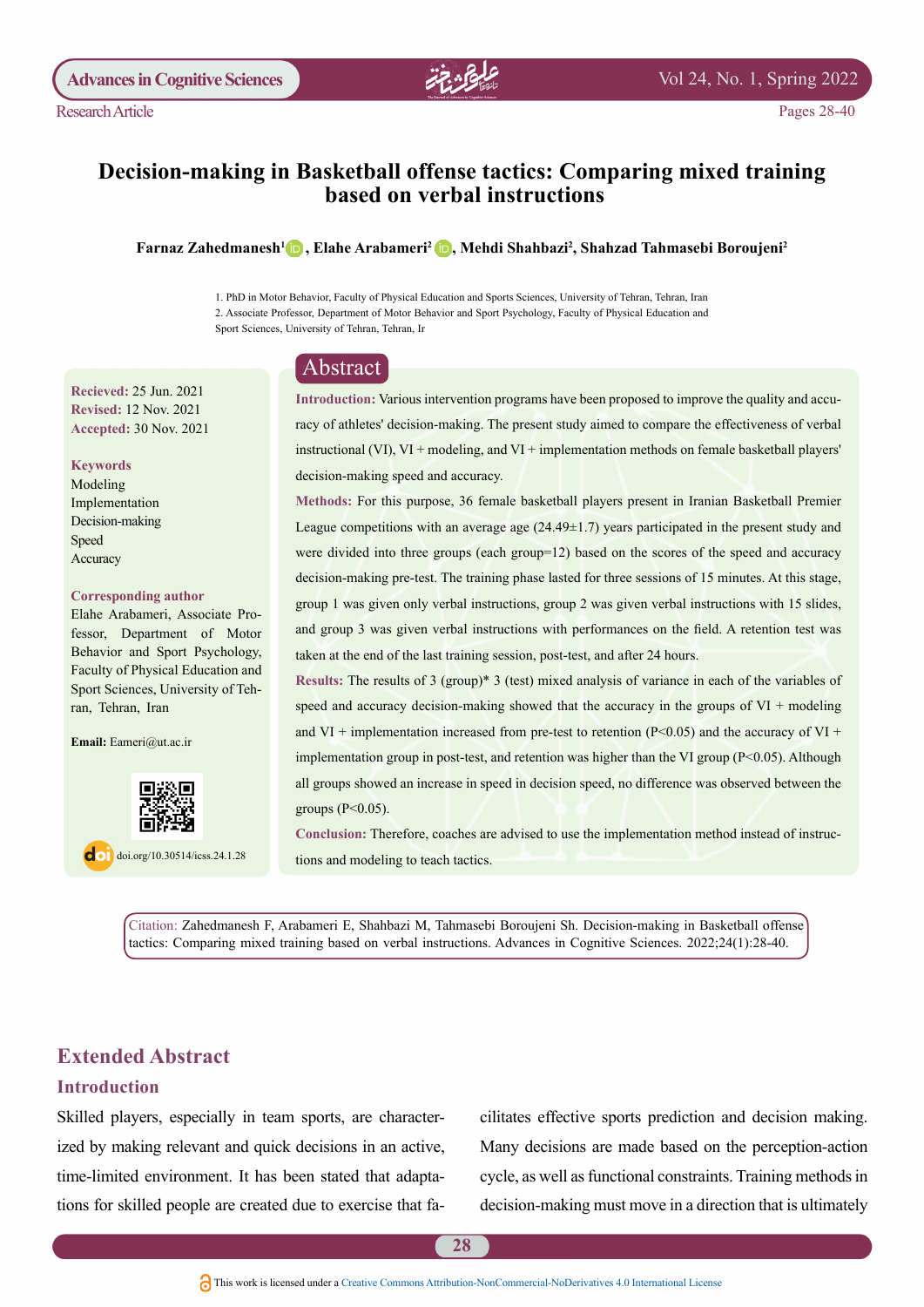search focused on predicting and perceiving decision-making increases, given the importance of skillful performance effective in the dynamic conditions of competition. The research focused on predicting and perceiving decision-makfectiveness of decision-making training interventions show cision-making. Overall, the findings in evaluating the efposed to improve the quality and accuracy of athletes' dein sports. Various intervention programs have been protors attempt to provide information to the learner through that these exercises improve players' tactical skills. Educadescriptions, verbal instructions, and modeling. They are always looking for ways to convey this information in the structors usually use verbally. Also, the modeling method mation about the fundamental aspects of the skill that inbest possible way. The instructions contain general inforing done through observation. The present study aimed to is one of the most influential and sustainable types of learncompare the effectiveness of verbal instructional (VI), VI  $+$  modeling, and VI  $+$  implementation methods on female basketball players' decision-making speed and accuracy.

### **Methods**

For this purpose, 36 female basketball players present in Iranian Basketball Premier League competitions with an average age  $(24.49±1.7)$  years participated in the present study and were divided into three groups (each group =  $12$ ) sion-making pre-test. The pre-test phase consisted of 15 based on the scores of the speed and accuracy decislides showing different arrangements of offensive and defenders. Each slide was photographed from the offense ble, shot, or pass). The correct decision for each slide was player's point of view, containing a correct answer (dribdetermined and approved by the national team coaches

before data collection. The slides were displayed on a lap-<br>top equipped with accuracy and decision speed measuring software. Scores were based on the accuracy (maximum correct answer) and speed (minimum response time) of the participants' decision-making in choosing the answer. The training phase lasted for three sessions of 15 minutes. At this stage, group 1 was given only verbal instructions, group 2 was given verbal instructions with 15 slides, and es on the field. A retention test was taken at the end of group 3 was given verbal instructions with performancthe last training session, post-test, and after 24 hours. In all tests, no feedback on the correctness or incorrectness of the decision accuracy was observed. However, after each trial, this feedback was provided to the players in the training phase. It should be noted that the team coach was present with the researcher in all stages of training.

# **Results**

ences between the groups in the pre-test of accuracy One-way ANOVA test was used to examine the differand speed of decision making. The results revealed no significant difference between the groups in none of the variables of accuracy  $(P=0.981)$  and accuracy  $(P=0.7)$ . ance in each of the variables of speed and accuracy decision-making showed that the accuracy in the groups of VI The results of 3 (group)\* 3 (test) mixed analysis of variance in each of the variables of speed and accuracy decitest to retention ( $P < 0.05$ ) and the accuracy of VI + im-<br>plementation group in post-test and retention was higher + modeling and VI + implementation increased from pretest to retention (P<0.05) and the accuracy of VI + imthan the VI group ( $P \le 0.05$ ). Although all groups showed an increase in speed in decision speed no difference was observed between the groups  $(P<0.05)$ .

| Table 1. descriptive statistics from variables |                                  |                 |                  |                                    |             |                    |  |  |
|------------------------------------------------|----------------------------------|-----------------|------------------|------------------------------------|-------------|--------------------|--|--|
|                                                | Decision-making accuracy (score) |                 |                  | Decision-making speed (s)          |             |                    |  |  |
|                                                |                                  | $(M\pm SD)$     |                  |                                    | $(M\pm SD)$ |                    |  |  |
| <b>Groups</b>                                  | <b>Pre-test</b>                  | Post-test       | <b>Retention</b> | <b>Pre-test</b>                    | Post-test   | <b>Retention</b>   |  |  |
| <b>Verbal instruction</b>                      | $9.75 \pm 2.22$                  | $8.83 \pm 2.03$ | $10.41 \pm 1.92$ | $76.85 \pm 26.85$ $57.3 \pm 16.06$ |             | $157.48 \pm 16.69$ |  |  |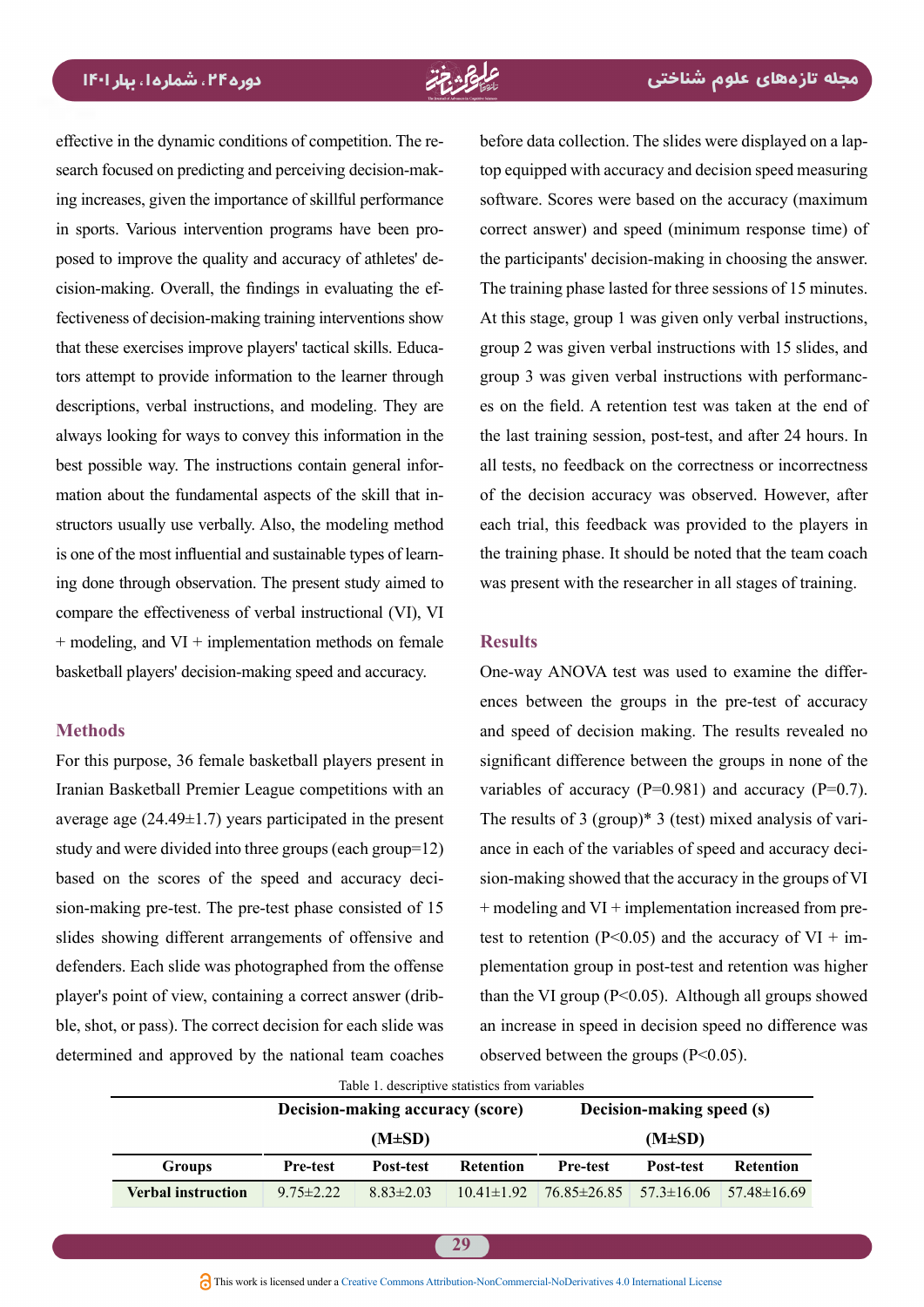|                       | Decision-making accuracy (score) |                 |                  | Decision-making speed (s) |                                                   |                  |  |
|-----------------------|----------------------------------|-----------------|------------------|---------------------------|---------------------------------------------------|------------------|--|
|                       |                                  | $(M\pm SD)$     |                  | $(M\pm SD)$               |                                                   |                  |  |
| <b>Groups</b>         | <b>Pre-test</b>                  | Post-test       | <b>Retention</b> | <b>Pre-test</b>           | Post-test                                         | <b>Retention</b> |  |
| $VI + modeling$       | $9.83 \pm 1.94$                  | $10.91 \pm 1.2$ | $11.58 \pm 1.62$ |                           | $71.60\pm21.23$ 54.95 $\pm12.78$ 53.64 $\pm14.19$ |                  |  |
| $VI + Implementation$ | $9.66 \pm 2.14$                  | $11.5 \pm 2.15$ | $12.25 \pm 1.6$  | $69.16 \pm 19.61$         | $63.09\pm18.05$ $56.72\pm12.82$                   |                  |  |

# **Conclusion**

Skilled players have the ability to receive the essential information from dynamic patterns during the game. The terms of the VI and the VI + modeling seem to impose restrictions on the use of related environmental cues and peripheral visibility in comparison with the terms of the ic ecology, the most relevant informational constraints  $VI$  + implementation. According to the theory of dynamic environments are those that emerge during ongoing for decision-making and controlling action in dynamperformer-environment interactions. Many team tactics pendence between perception and action that is different may not be stated in verbal reports. There is an interdeers are perceptually synchronized with other players and from word and action. Through physical training, playregulate their actions by refining the behaviors of other teammates. According to dynamic ecological systems, tween the individual and the environment, and previously ic environments is obtained during direct interaction bethe essential information for decision-making in dynamstored information does not play an essential role in this regard. Restricting skilled players to explicit learning affects their potential perceptual-motor abilities gained through experience. Therefore, coaches are advised to use the implementation method instead of instructions and modeling to teach tactics.

# **Ethical Considerations**

### **Compliance with ethical guidelines**

In this study, written consent was obtained from the par-

at any time and for any reason that they were not able to continue participating in the study, which would have no material or moral cost to them. This article is an excerpt from the doctoral dissertation approved by the Faculty of Physical Education and Sports Sciences, University of Tehran, No. 1929.

#### **contributions' Authors**

icipants, and they were assured that they could cancel<br>
a any time and for any reason that they were not able to<br>
continue participating in the study, which would have no<br>
material or moral cost to them. This article is an search design, collecting and analyzing data, writing Farnaz Zahedmanesh, presenting the preliminary rethe initial manuscript; Elahe Arabameri, final correction and approval of the draft, and responsible author; Mehdi Shahbazi, data analysis, manuscript review, and research consultant; Shahzad Tahmasebi Boroujeni, manuscript review, and research consultant.

### **Funding**

This research has not received financial support from any organization or institution.

#### **Acknowledgments**

tributed to this research. This article is an excerpt from The authors would like to thank all the people who conthe doctoral dissertation with ID number 1929 from the University of Tehran.

## **Conflict of interest**

The Authors declare that there is no conflict of interest.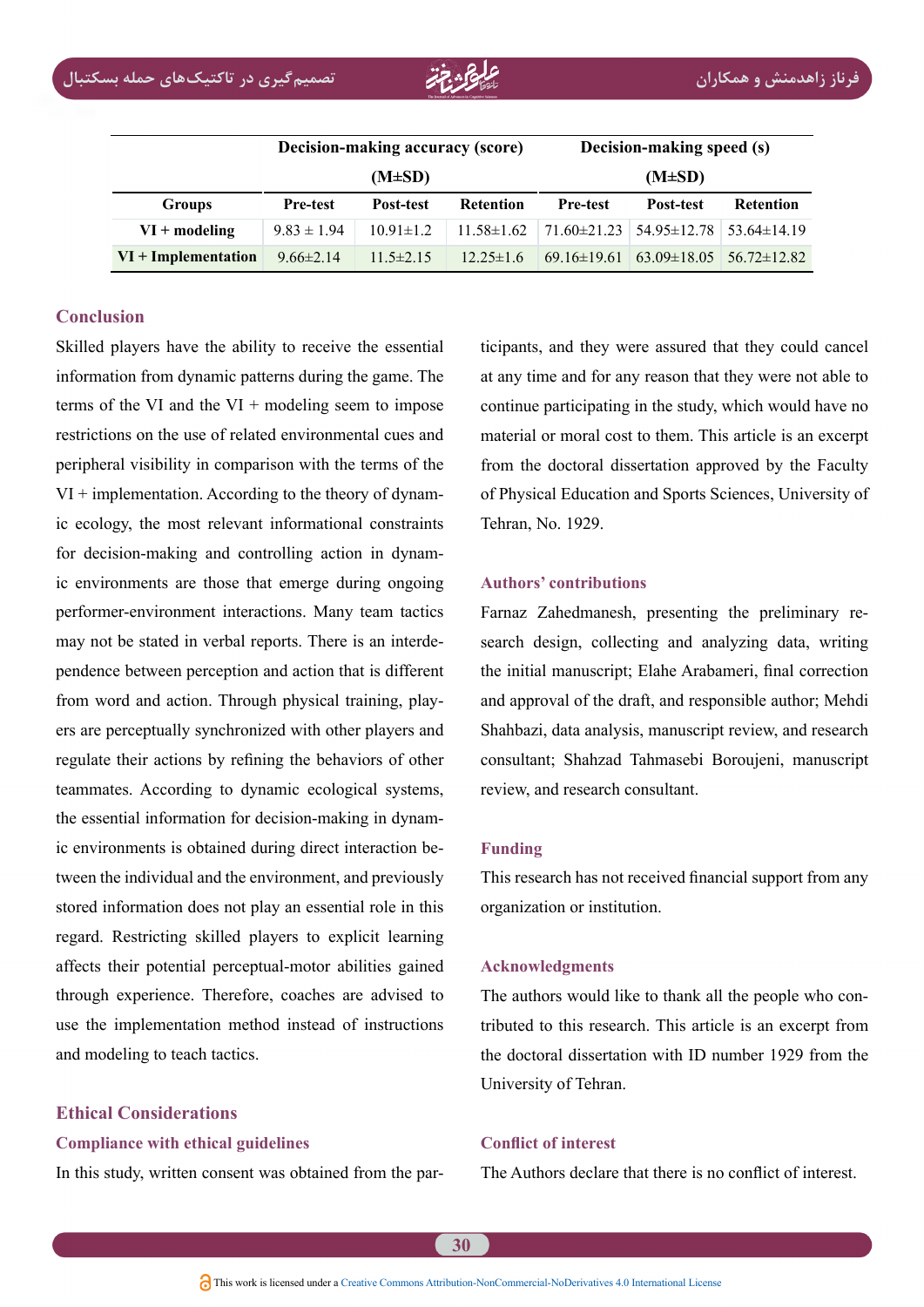مقاله پژوهشی

# دوره ۲۴، شماره ا، بهار ۱۴۰۱

# **تصمیمگیری در تاکتیکهای حمله بسکتبال: مقایسه تمرینات ترکیبی مبتنی بر دستورالعمل کالمی**

# فرناز زاهدمنش'۞، الهه عرب عامری'۞، مهدی شهبازی'، شهزاد طهماسبی بروجنی'

.1 دکتری تخصصی رفتار حرکتی، دانشکده تربیت بدنی و علوم ورزشی دانشگاه تهران. تهران، ایران .2 دانشیار گروه رفتار حرکتی و روانشناسی ورزشی، دانشکده تربیت بدنی و علوم ورزشی دانشگاه تهران، تهران، ایران

# **دریافت: 1400/4/04 اصالح نهایی: 1400/08/21 پذیرش: 1400/09/09**

**واژههای کلیدی** الگودهی اجرا تصمیمگیری سرعت دقت

### **نویسنده مسئول**

الهه عرب عامری، دانشیار گروه رفتار حرکتی و روانشناسی ورزشی، دانشکده تربیت بدنی و علوم ورزشی دانشگاه تهران، تهران، ایران **ایمیل:** ir.ac.ut@Eameri



 $\overline{d}$  .  $\overline{d}$   $\overline{d}$   $\overline{d}$   $\overline{d}$   $\overline{d}$   $\overline{d}$   $\overline{d}$   $\overline{d}$   $\overline{d}$   $\overline{d}$   $\overline{d}$   $\overline{d}$   $\overline{d}$   $\overline{d}$   $\overline{d}$   $\overline{d}$   $\overline{d}$   $\overline{d}$   $\overline{d}$   $\overline{d}$   $\overline{d}$   $\overline{d}$   $\overline{d}$   $\over$ 

# چکیده

**مقدمه:** برنامههای مداخلهای مختلفي در جهت بهبود عملکرد تصمیمگیری ورزشکاران ماهر پیشنهاد شده است. بنابراین، هدف از مطالعه حاضر، مقایسه اثربخشی شیوههای تمرینی دستورالعمل، دستورالعمل+الگودهی و دستورالعمل+اجرا بر سرعت و دقت تصمیمگیری بسکتبالیستهای زن ماهر بود.

**روش کار:** بدین منظور 36 بسکتبالیست زن حاضر در رقابتهای لیگ برتر بسکتبال باشگاههای ایران با میانگین سنی )24/49±1/7( سال به صورت داوطلبانه در پژوهش حاضر شرکت کردند، و بر اساس نمرات پیشآزمون دقت و سرعت تصمیمگیری که به وسیله نرمافزار محقق ساخته اندازهگیری شد، به سه گروه 12 نفره تقسیم شدند. مرحله تمرین، به مدت 3 جلسه 15 دقیقهای ادامه یافت. در این مرحله، به یک گروه فقط دستورالعمل کالمی، به یک گروه دستورالعمل کالمی همراه با نمایش 15 اسالید و به گروه سوم، دستورالعمل کالمی همراه با اجرای واقعی 15 تاکتیک انفرادی حمله ارائه شد؛ سرعت و دقت تصمیم گیری در پس آزمون و آزمون یادداری (پس از ۲۴ ساعت)، مجدد گرفته شد. **یافتهها:** نتایج تحلیل واریانس مرکب ۳ (گروه) در ۳ (آزمون) در هر یک از متغیرهای سرعت و دقت تصمیمگیری نشان داد که دقت در گروههای دستورالعمل+الگودهی و دستورالعمل+اجرا از پیشآزمون تا یادداری افزایش پیدا کرد )0/05<P ) و دقت گروه دستورالعمل+اجرا در پسآزمون و یادداری نسبت به گروه دستورالعمل بیشتر بود )0/05<P). همچنین در سرعت تصمیمگیری با وجود آن که همه گروهها افزایش سرعت را نشان دادند، اما تفاوتی بین گروهها مشاهده نشد  $(P<\cdot/\cdot \Delta)$ 

**نتیجهگیری:** بنابراین به مربیان بسکتبال پیشنهاد میشود برای آموزش تاکتیکهای حمله از روش اجرای درون زمین به جای دستورالعمل و الگودهی استفاده نمایند.

### **مقدمه**

ورزشهای تیمی مانند بسکتبال، طبق نظریههای بومناختی پویا )ecology Dynamic)، به عنوان یک سیستم پیچیده در نظر گرفته میشوند [\)1\(](#page-11-0). در چنین سیستم پیچیدهای، ورزشکاران ورزشهای تیمی، باید در حالی که اطالعات محیطی موجود را نسبت به موقعیت توپ، همتیمیها و بازیکنان حریف، درک و تفسیر میکنند، تصمیمات زیادی بگیرند )[2](#page-11-1)(. بر اساس مدل بومشناختی پویا، مهمترین محدودیتهای

اطلاعاتی برای تصمیم گیری (Decision-making) و کنترل اعمال در محیطهای پویا، اطالعاتی هستند که از تعامل همزمان مجری و محیط به دست میآیند [\)3\(](#page-11-2). مدلهای ارائه شده از تصمیمگیری در علوم ورزشی از ابتدا بر تشخیص رقابت متمرکز بوده است [\)4\(](#page-11-3) و تشخیص رقابت در بازیها بر تجزیه و تحلیل های کمّی و کیفی از رفتارهای مهاجم و مدافع متمرکز است )[5](#page-11-4)(. استفاده مناسب از مهارتهای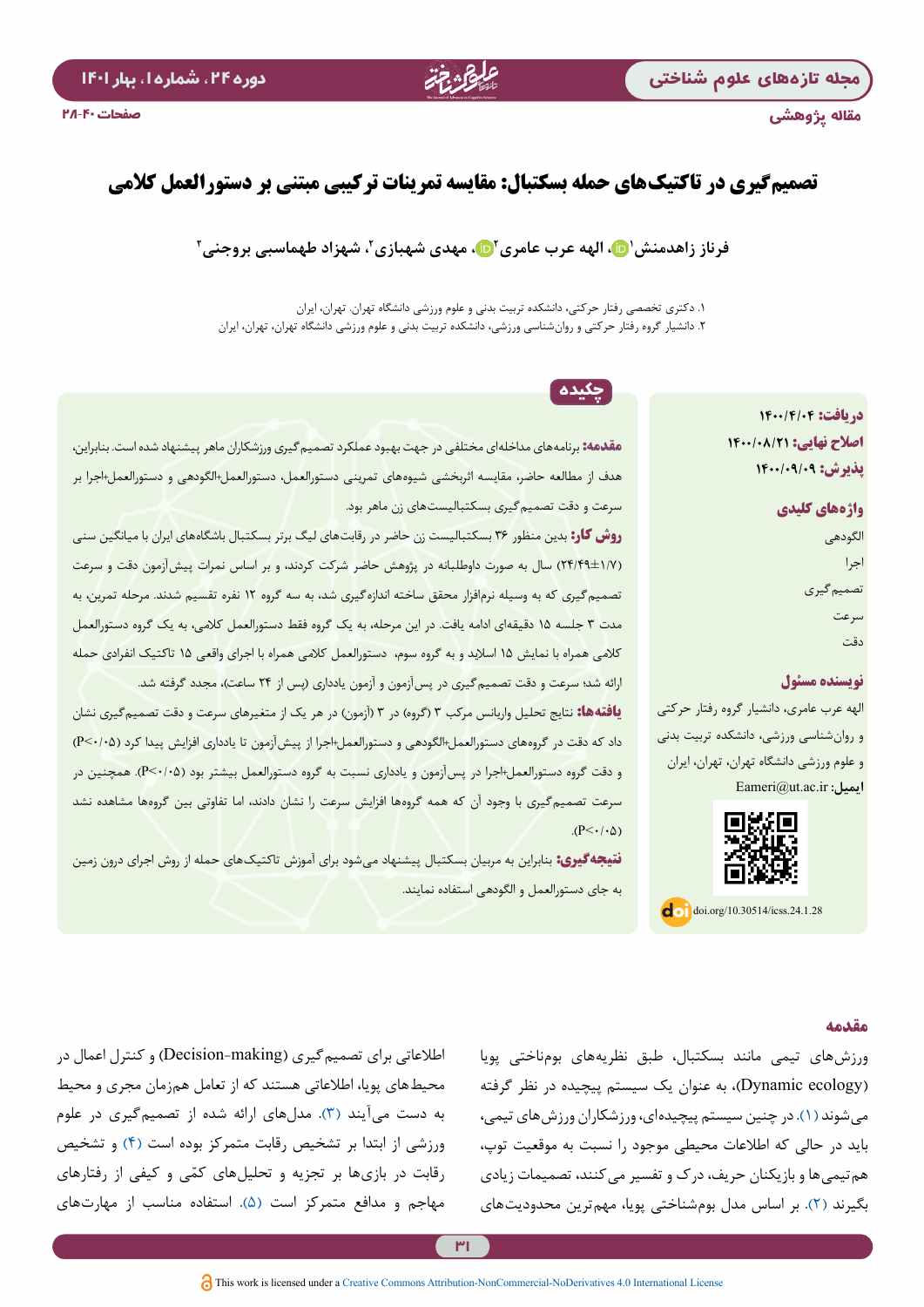ادراکی\_شناختی )skills cognitive-Perceptual )مثل جستجوی بصری، شناسایی الگو، تخمین برآوردهای موقعیت و پیشبینی، یک عمل مهم برای ساخت تصمیمات مؤثر در ورزشهای سطح باالست [\)6](#page-11-5)(. تصمیمگیری، مهارت اصلی بازیکنان بسکتبالیست که به دنبال برتری فردی و تیمی هستند )[7](#page-11-6)( و به عنوان توانایی بازیکنان در انتخاب عمل کارکردی از بین تمام اقدامات احتمالی ناشی از محیط برای رسیدن به هدف خاص در نظر گرفته میشود. بازیکنان ماهر به دلیل به دست آوردن و پردازش نشانههای محیطی، تشخیص و تفسیر الگوهای مشابه بازی در تصمیمگیری ماهر هستند )[3](#page-11-2)(. اشاره شده است که به جای ویژگیهای جسمانی، بر اساس توانایی در سازماندهی، تفسیر و به کارگیری اطالعات بینایی، ورزشکاران نخبه و مبتدی از هم متمایز میشوند )[8](#page-11-7)(؛ بازیکن ماهر به ویژه در ورزشهای تیمی، با توانایی در ساخت تصمیمات مرتبط و سریع در محیط فعال و تحت زمان محدود مشخص میشوند؛ تصمیمات بسیاری که بر اساس چرخه ادراک\_عمل و همچنین محدودیتهای کارکردی گرفته میشود [\)9\(](#page-11-8).

با در نظر گرفتن اهمیت مهارتهای شناختی در ورزش و ارتباط آن با سطح عملکرد و اجرا، نیاز به توسعه برنامههای تمرینی جهت بهبود عوامل شناختی و اجرایی ضروری است )[10\(](#page-11-9). بیان شده است که سازگاریهایی برای افراد ماهر در نتیجه تمرین ایجاد میشود که پیشبینی و تصمیمگیری کارآمد ورزشی را تسهیل میکند [\)8\(](#page-11-7). در همین راستا، با توجه به اهمیت عملکرد ماهرانه در ورزش، پژوهشهای متمرکز بر پیشبینی و ادراک تصمیمگیری روز به روز در حال افزایش است [\)11\(](#page-11-10) و با هدف بهبود کیفیت و دقت تصمیمگیری در ورزشکاران، برنامههای مداخلهای از طرف پژوهشگران پیشنهاد شده است )،[12](#page-11-12) [13](#page-11-11)(. از همین رو، مربیان سعی دارند اطالعاتی را به وسیله توصیفها، دستورالعملهای کلامی (Verbal instructions) و الگودهی )Modeling )حرکت، برای فراگیرنده فراهم کنند و همواره در جستجوی یافتن روشهایی هستند تا بتوانند این اطالعات را به بهترین شکل ممکن انتقال دهند )[14](#page-11-13)(. یکی از شیوههای رایج و پرکاربرد، استفاده از دستورالعملها است. دستورالعملها حاوی اطالعات کلی درباره جنبههای اساسی مهارت هستند که معموال مربیان آنها را به صورت کالمی و گاهی نوشتاری به کار میبرند. این روش، گاهی به صورت مجزا و گاهی به صورت ترکیبی با روشهای دیگر از جمله الگودهی و اجرا استفاده میشود؛ روش الگودهی، یکی از موثرترین و پایدارترین انواع یادگیری است که یادگیری در آن به طور مستقیم و از طریق مشاهده انجام میگیرد. در این روش، الگوهای عینی و قابل تقلید در برابر فرد قرار میگیرد و فرد، با مشاهده اعمال و گفتار الگو، میکوشد

تا در همه موارد، خود را شبیه الگوی مورد نظر سازد )[2\(](#page-11-1)؛ به طور کلی، الگودهی به وسیله مشاهده فیلم ویدئویی، به عنوان ابزاری مفید و مؤثر در افزایش عملكرد برنامههای آموزشی در مهارتهای ورزشی كاربرد دارد )[15](#page-11-14)[-](#page-11-15)[17](#page-11-16)[\(](#page-11-14). از این ابزار در آموزش انواع تکنیکهای ورزشی در رشتههای مختلف استفاده شده است [\)](#page-12-1)[18](#page-11-17)[-](#page-12-0)[21](#page-12-1)(. به عالوه این روش، یکی از برنامههای تمرینی اختصاص داده شده به تصمیمگیری را نیز شامل میشود [\)22\(](#page-12-2). نتایج یک فراتحلیل در سال 2021 نشان میدهد در مهارتهای تاکتیکی رشتههای تیمی، استفاده از ویدئو به خصوص به روش سه بُعدی و بازنمایی شرایط واقعی، موجب بهبود تصمیم گیری در بازیکنان جوان رشتههای تیمی میشود [\)9\(](#page-11-8). مطالعه Panchuk و همکاران نیز در سال 2018 نشان داد سه هفته تمرین مشاهده ویدئویی )با زوایه 360 درجه از زمین بازی( باعث بهبود تصمیمگیری بسکتبالیست ماهر هم در اجرای واقعی بازیهای کوچک در زمین و هم در آزمون ویدئویی میشود. همچنین نتایج پژوهشها نشان میدهد که استفاده از 11 جلسه مداخله بازخورد ویدئویی از تصمیمات گرفته شده بازیکنان در بازی موجب بهبود دقت تصمیمگیری، دانش رویهای و سطح مهارت اجرایی آنان میشود )[10](#page-11-9)(. نتایج North و همکاران در سال 2017 نشان میدهد که اگرچه توانایی بازشناسی الگوها در بازیکنان ماهر بسکتبال از طریق دستورالعمل کالمی و هدایت بینایی بهبود مییابد، اما این دو روش تفاوتی با هم ندارند؛ به عالوه توانایی پیشبینی که یکی از عوامل مؤثر در تصمیمگیری است، تحت تأثیر مداخله دستورالعمل کالمی/هدایت بینایی قرار نگرفت. این نتیجه بیانگر این موضوع بود که توانایی پیشبینی با بازشناسی الگو رابطه قوی ندارد )[23\(](#page-12-3). در مقایسه دستورالعمل کالمی و اجرا نیز نتایج مطالعهای در سال 2021 نشان میدهد که 11 جلسه تمرینی بازیهای تاکتیکی موجب بهبود سیزده مهارت تکنیکی و تاکتیکی بسکتبال از جمله تصمیمگیری شد، در حالی که دستورالعمل کالمی مستقیم، تنها موجب بهبود سه مهارت شد )[24](#page-12-4)(. به طور کل، یافتههای مطالعه فراتحلیل در سال 2021 در بررسی اثربخشی مداخالت تمرینی تصمیمگیری نشان میدهد که این تمرینات موجب بهبود مهارتهای تاکتیکی بازیکنان جوان در رشتههای تیمی میشود [\)9\(](#page-11-8).

با در نظر گرفتن مطالعات گذشته چند خالء پژوهشی را میتوان بیان کرد؛ اول آن که به نظر میرسد کمتر مطالعهای به مقایسه روشهای آموزشی دستورالعمل کالمی، مشاهده و اجرا در تاکتیکهای انفرادی حمله بسکتبال در بازیکنان ماهر پرداخته باشد. مطالعات عمومأ به مقایسه دو به دو یا یکی از روشها در کنار گروه کنترل پرداختهاند. و جای این سوال مطرح است که آیا در شرایطی که امکان دسترسی به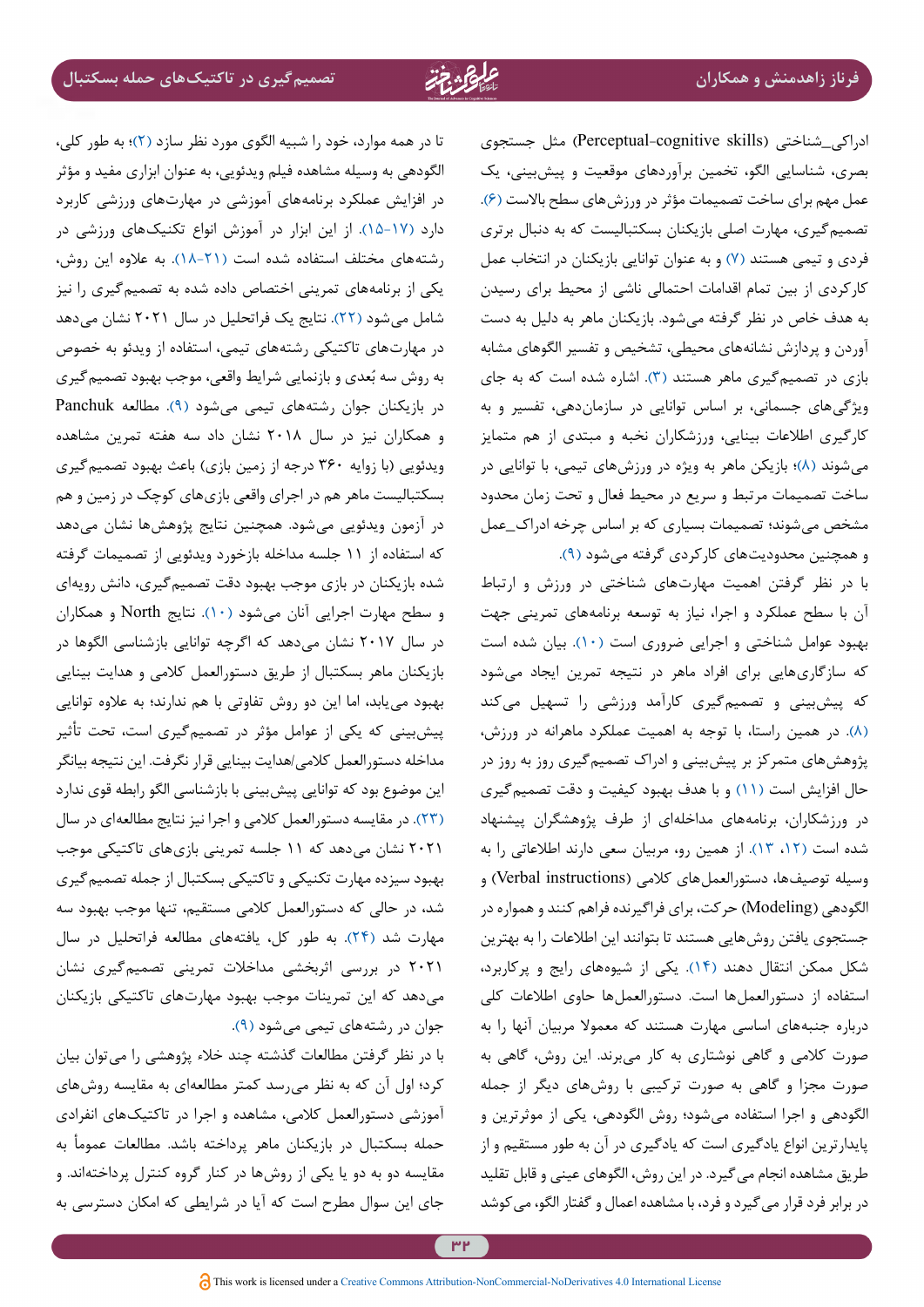مکان تمرین محدود است شیوههای دیگر )مانند الگودهی ویدئویی و دستورالعمل کلامی) نیز موثرند. اهمیت یادگیری تاکتیکها در سطوح مهارتی باال به خصوص در ورزشهای تیمی، به روشنی مشخص است و مربیان زمان زیادی را صرف آموزش تاکتیکهای تیمی و انفرادی میکنند اما، این در حالی است که شرایط تمرین و محدودیتهای زمانی، همواره برای تمرینات واقعی داخل زمین، مهیا نیست و روشهای جایگزین، باید مد نظر قرار بگیرد. دوم آن که، پایداری اثرات این شیوهها نیز جزء خالءهای مطالعات گذشته است؛ اکثر پژوهشها در مداخالت تصمیمگیری ورزشکاران، آزمون یادداری را مد نظر قرار ندادهاند و تنها اثرات موقتی در مرحله اکتساب، مورد توجه قرار گرفته است. همچنین در بحث تفاوتهای مردان و زنان، بررسی این شیوهها در زنان بسکتبالیست ماهر نیز توجه کمی را به خود اختصاص داده است. بنابراین هدف این مطالعه این است که اثر بخشی پایدار این سه شیوه آموزشی را در تاکتیکهای انفرادی زنان بسکتبالیست ماهر مورد مقایسه قرار دهد. به طور کل و بر اساس دیدگاه بومشناختی پویا فرض بر این است که احتماال به دلیل تفاوت در میزان کسب توانایی ادراکی\_ شناختی متاثر از روشهای تمرینی، عملکرد تصمیمگیری بازیکنان ماهر نیز به صورت متفاوتی از روشهای تمرینی مشاهده ویدئویی، اجرا و یا دستورالعمل کالمی تأثیر میپذیرد. نتایج این پژوهش میتواند برای مربیان به خصوص در سطوح باال، راهبردی را برای آموزش تاکتیکهای انفرادی بسکتبال ارائه دهد.

# **روش کار**

پژوهش حاضر از نوع نیمه تجربی بوده که اجرای آن با 3 گروه آزمایشی )دستورالعمل، دستورالعمل+الگودهی و دستورالعمل+اجرا( به صورت طرح سری زمانی صورت گرفت. همچنین، این پژوهش از لحاظ هدف کاربردی بود. جامعه آماری این پژوهش شامل کلیۀ بسکتبالیستهای زن ماهر (بدون هیچ نوع اختلال ذهنی یا مشکلات جسمانی و حرکتی) با سابقه 5-7 سال حضور در لیگ برتر بسکتبال بودند. از این میان، با توجه به طرح پژوهش (تحلیل واریانس مرکب ۳ گروه در ۳ آزمون) و با استفاده از نرمافزار Power G( اندازه اثر= 0/3 و سطح آلفا= 0/05 و توان= 0/8( 36 نفر به عنوان نمونه آماری، به صورت داوطلبانه انتخاب شدند و همه شرکتکنندگان فرم رضایتنامه کتبی برای شرکت در پژوهش را تکمیل نمودند.

نحوه انجام کار برای کلیه شرکتکنندگان توسط پژوهشگر توضیح داده شد؛ مرحله پیشآزمون شامل نمایش 15 اسالید از چیدمانهای متفاوت مهاجمان و مدافعان بود. در هر اسالید عکس از زاویه دید

مهاجم گرفته شده بود که حاوی یک پاسخ صحیح شامل )دریبل، شوت و یا پاس) بود. در تمام تصاویر بازیکنی که با رنگ مشکی مشخص شده، مهاجم است. شمارههایی که با دایره مشخص شدهاند هم تیمیهای فرد مهاجم هستند و شمارههایی که با ضربدر مشخص شده است مدافعان میباشند. شرکتکنندگان با توجه به موقعیت قرارگیری فرد حامل توپ (مهاجم) در زمین و همچنین قرارگیری بازیکنان مدافع و هم تیمیهای فرد، باید گزینه صحیح را از بین سه انتخاب (شوت، دریبل و پاس)، تشخیص میدادند. گزینه صحیح اسالیدها، قبل از شروع جمعآوری دادهها توسط مربیان تیم ملی تعیین و مورد تأیید قرار گرفت. در 5 تصویر با توجه به این که کلیه مدافعان به مهاجمین نزدیک هستند و تنها یکی از مدافعین از مهاجم فاصله دارد، بهترین انتخاب توسط فرد حامل توپ گزینه پاس بود [\)شکل 1](#page-6-0)(. در 5 تصویر با توجه به این که کلیه مدافعان به مهاجمین نزدیک هستند و مدافع فرد حامل توپ از او فاصله دارد، بهترین انتخاب توسط مهاجم گزینه شوت بود [\)شکل 2](#page-6-1)( و همچنین در 5 تصویر با توجه به این که کلیه مدافعان به مهاجمین و حتی فرد حامل توپ نزدیک هستند، بهترین انتخاب توسط مهاجم، گزینه دریبل و نفوذ بود )[شکل 3\(](#page-7-0).

نمایش اسالیدها در لپتاپی که مجهز به نرم افزار محقق ساخته سنجش دقت و سرعت تصمیمگیری بود، انجام شد. دقت و سرعت تصمیمگیری شرکتکنندگان با فشردن کلید مربوط به پاسخ در صفحه کیبورد لپتاپ، اندازهگیری شد و نمرات بر اساس دقت )حداکثر پاسخ صحیح) و سرعت (حداقل زمان پاسخ) تصمیمگیری شرکتکنندگان در انتخاب پاسخ بود اما، بازخوردی در رابطه با صحیح یا نادرست بودن پاسخ تصمیمگیری، به شرکتکنندگان داده نشد. سپس، بر اساس نمره پیشآزمون، شرکتکنندگان به صورت همگن به سه گروه 12 نفره تقسیم شدند. در هر گروه بازیکنان پُستهای متفاوت حضور داشتند؛ در گروه دستورالعمل کالمی، دستورالعمل مختص به هر تاکتیک انفرادی، مبتنی بر این که در صورت جاگیریهای مختلف مدافعان و مهاجمین (هم تیمی ها) کدام پاسخ (دریبل، شوت یا پاس) صحیح است، به شرکتکنندهها آموزش داده شد. گروه دستورالعمل کالمی همراه با نمایش الگو، 15 تاکتیک انفرادی را در قالب اسالید مشاهده و همراه با آن برای هر اسالید دستورالعمل کالمی را نیز دریافت کردند. به گروه دستورالعمل+اجرا، دستورالعمل کالمی مختص به هر تاکتیک انفرادی ارائه و همراه با آن، در زمین نیز تاکتیک را اجرا کردند. تمرین به مدت 3 جلسه ادامه داشت و زمان هر جلسه 15 دقیقه بود. در هر جلسه، تمام 15 تاکتیک انتخاب شده یک بار با ترتیب تصادفی نمایش داده شد و شرکتکنندگان در مجموع جلسات تمرین، 45 کوشش را تمرین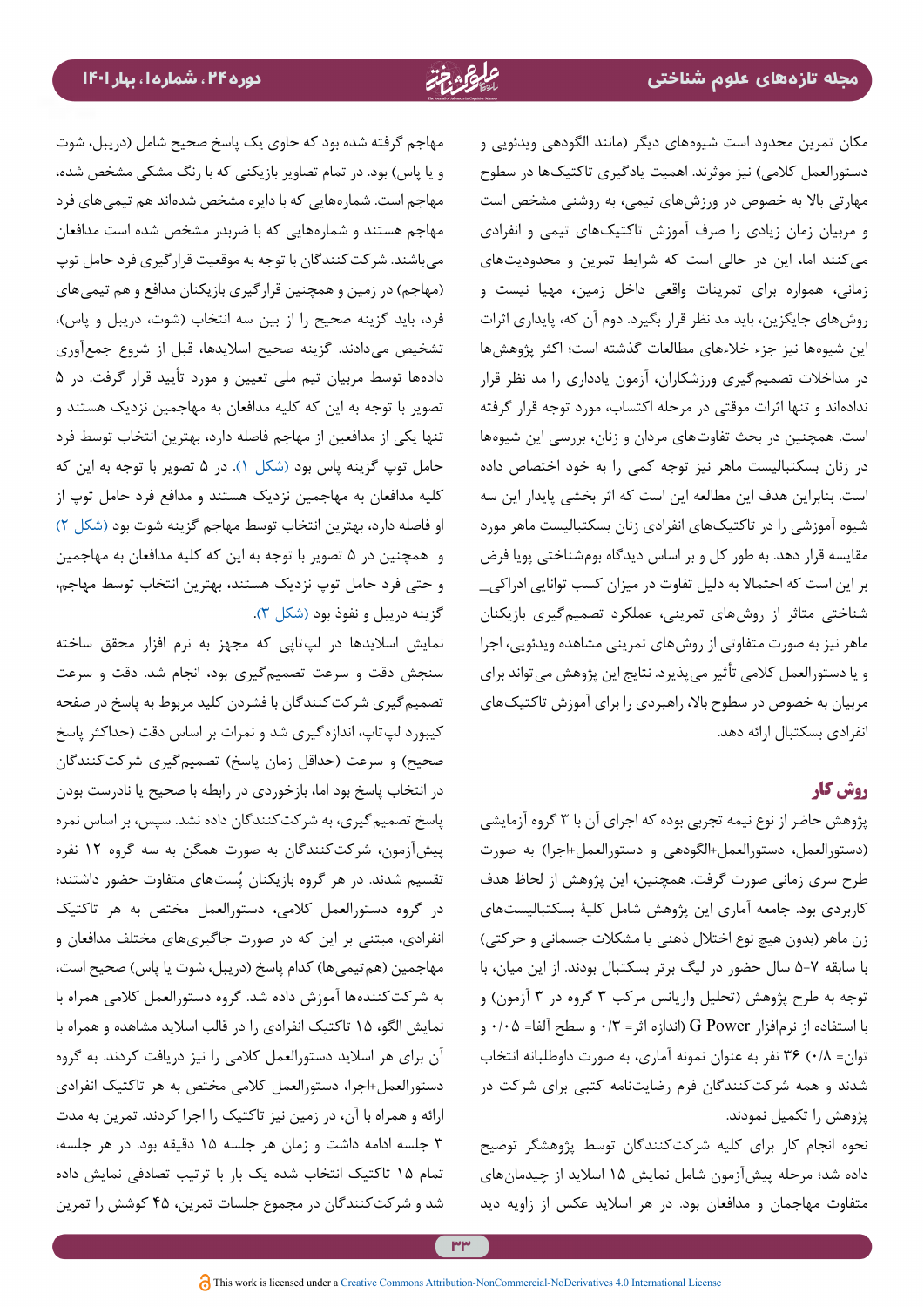کردند و بعد از هر کوشش، بازخوردی مبنی بر درستی یا نادرستی دقت تصمیمگیری به بازیکنان ارائه میشد. در پایان آخرین جلسه شد. جلسات پسآزمون و یادداری مشابه جلسه پیشآزمون برگزار شد

نمرین، پسآزمون و بعد از گذشت ۲۴ ساعت آزمون یادداری گرفته مسلازم به ذکر است که در کلیه مراحل آموزش و تمرین مربی تیم همراه و امتیازات با توجه به دقت و سرعت تصمیمگیری فرد ارزیابی شد. اسالیدهای نمایش داده شده در تمام مراحل آزمون و تمرین مشابه بود. با پژوهشگر حضور داشت.



<span id="page-6-0"></span>شکل .1 تاکتیکهای حمله مربوط به انتخاب گزینه پاس



شکل ۲. تاکتیکهای حمله مربوط به انتخاب گزینه شوت

<span id="page-6-1"></span> $\mathsf{P}$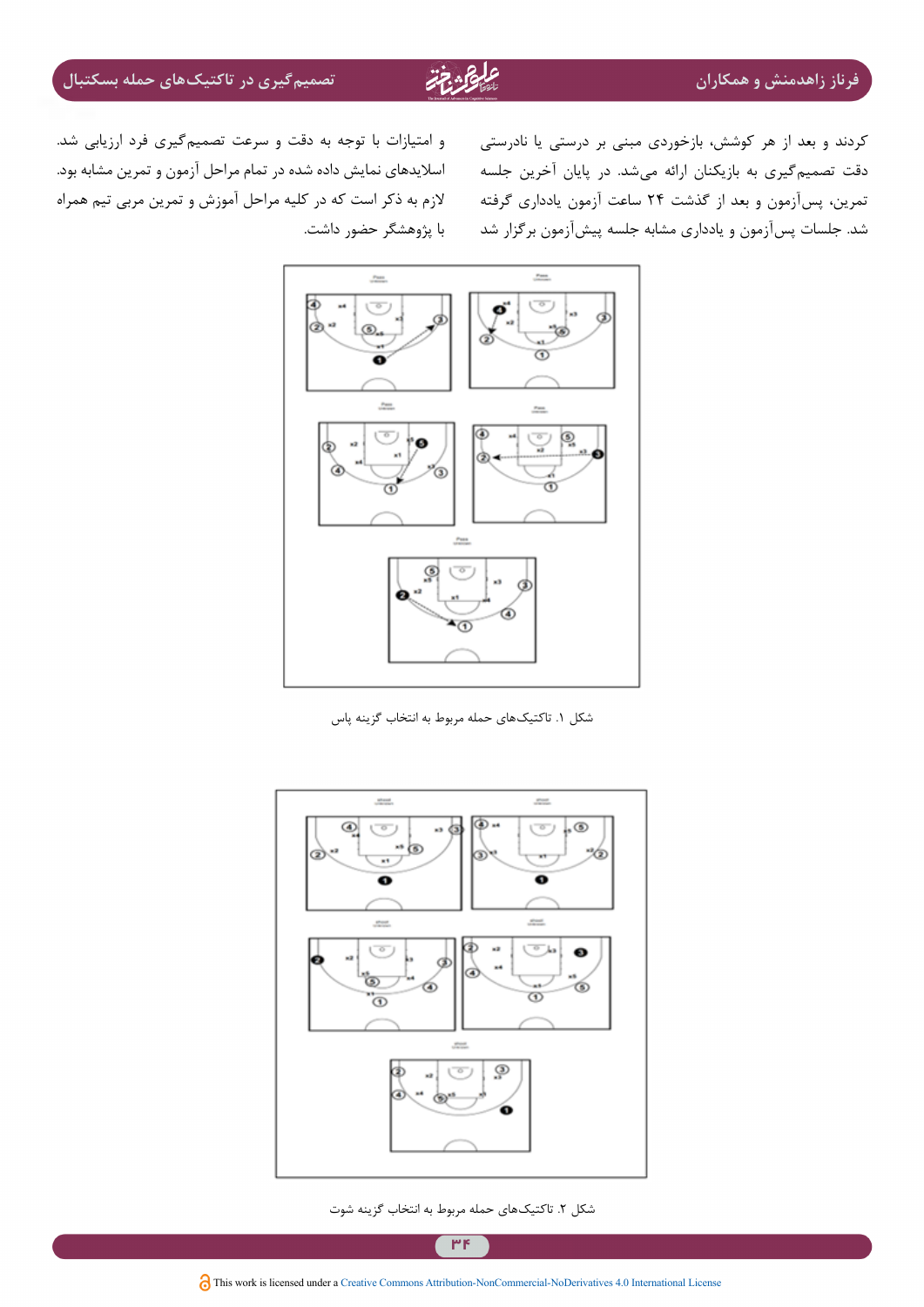

شکل .3 تاکتیکهای حمله مربوط به انتخاب گزینه دریبل

و دستور Syntax انجام گرفت. تحلیلها با نرمافزار -26SPSS و در سطح معناداری 0/05<P انجام شد.

### **یافتهها**

[جدول ،1](#page-7-1) ویژگیهای جمعیتشناختی شرکتکنندگان را در گروههای مختلف نشان مے دهد.

<span id="page-7-1"></span><span id="page-7-0"></span>برای تحلیل دادهها، در بخش آمار توصیفی، از شاخصهای گرایش مرکزی میانگین و انحراف معیار استفاده شد. در بخش استنباطی با توجه به تأیید توزیع طبیعی دادهها با توجه به نتایج آزمون شاپیرو\_ویلک )0/05>P)، برای هر یک از متغیرهای سرعت و دقت تصمیم گیری از تحلیل واریانس مرکب ۳ (گروه) در ۳ (آزمون) استفاده شد. همچنین، مقایسههای زوجی با استفاده از آزمون تعقیبی بونفرونی

| میانگین و انحراف معیار                           |                                                          |                           |                   |  |  |  |
|--------------------------------------------------|----------------------------------------------------------|---------------------------|-------------------|--|--|--|
| دستورالعمل – الگودهي                             | دستورالعمل - اجرا                                        | دستورالعمل                | گروهها            |  |  |  |
| $\Upsilon f/\cdot \Lambda \pm \Upsilon/\Upsilon$ | $Yf/\Delta\lambda \pm 1/Y$                               | $Yf/\Lambda T \pm 1/9$    | سن (سال)          |  |  |  |
| $159 \pm 77$                                     | $155 \pm 1/8$                                            | $15\lambda \pm 1/9$       | قد (سانتیٖمتر)    |  |  |  |
| $\Delta\lambda/\tau\Delta\pm\tau/\tau$           | $\Delta \mathcal{S}/\mathcal{F}$ + $\pm$ $\gamma/\Delta$ | $\Delta\lambda$ /٣٣ ± ٢/٢ | وزن (کیلوگرم)     |  |  |  |
| $f/\gamma \Delta \pm 1$                          | $f/\gamma \Delta \pm 1$                                  | $9/51 \pm .19$            | سابقه شرکت در لیگ |  |  |  |

جدول ١. اطلاعات توصیفی ویژگیهای جمعیتشناختی شرکت کنندگان

[جدول](#page-8-0) ۲، اطلاعات توصیفی متغیرهای دقت و سرعت تصمیم گیری را در مراحل مختلف برای گروهها نشان میدهد.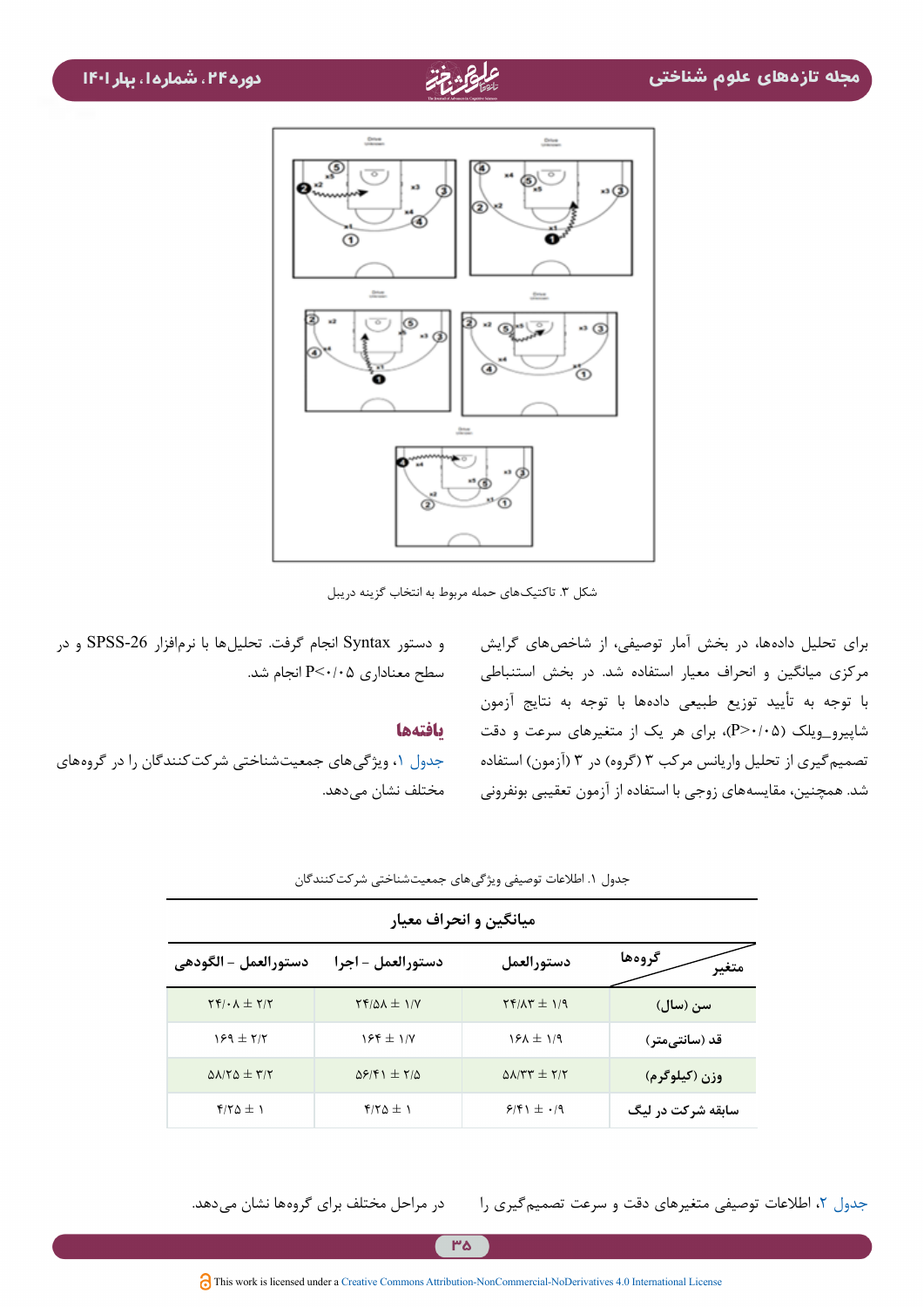|                       | دقت تصميم گيري<br>میانگین و انحراف معیار |                                                        |                        | سرعت تصميمگيري<br>میانگین و انحراف معیار |                                                            |                                                          |
|-----------------------|------------------------------------------|--------------------------------------------------------|------------------------|------------------------------------------|------------------------------------------------------------|----------------------------------------------------------|
| سرورحله ازمون<br>گروه | پيش آزمون                                | پس آزمون                                               | يادداري                | پيش آزمون                                | پس آزمون                                                   | يادداري                                                  |
| دستورالعمل كلامى      | $9/40 \pm 7/57$                          | $\Lambda/\Lambda \Upsilon \pm \Upsilon/\cdot \Upsilon$ | $1.181 \pm 1.197$      | $YY/\lambda\Delta \pm YY/\lambda\Delta$  | $\Delta V/T = 191.9$                                       | $\Delta V/F\Lambda \pm 19199$                            |
| دستورالعمل – الگودهي  | $9/\lambda r \pm 1/96$                   | $1.791 \pm 1/5$                                        | $11/2\lambda \pm 1/57$ |                                          | $\Delta f/9\Delta \pm 17/4\Delta$ $\Delta f/6 + \pm 71/77$ | $\Delta \mathbf{Y}/\mathbf{F}$ + $\mathbf{Y}/\mathbf{Y}$ |
| دستورالعمل - اجرا     | $9/55 \pm 7/15$                          | $11/\Delta \pm 7/1\Delta$                              | $17/70 \pm 1/9$        |                                          | $\Delta$ ۶/ΥΥ ± ١٢/٨٢   ۶٣/٠٩ ± ١٨/٠۵   ۶٩/١۶ ± ١٩/۶١      |                                                          |

جدول ۲. اطلاعات توصیفی متغیرهای دقت و سرعت تصمیم گیری در مراحل مختلف

)0/028=P )به طور معناداری باالتر بود. نتایج مقایسههای زوجی اثر تعاملی در بررسیهای درون گروهی نشان داد در گروه دستورالعمل، از پسآزمون تا یادداری دقت افزایش پیدا کرده است )0/05=P). در گروه دستورالعمل - الگودهی از پیشآزمون تا یادداری )0/012=P )و در گروه دستورالعمل - اجرا، از پیشآزمون تا پسآزمون )0/024=P )و یادداری )0/001<P )دقت تصمیمگیری افزایش پیدا کرد. در مقایسههای بین گروهی نشان داده شد که در مراحل پسآزمون )0/012=P )و یادداری )0/041=P)، دقت تصمیمگیری در گروه دستورالعمل - اجرا نسبت به گروه دستورالعمل بیشتر بود؛ در سایر مراحل، بین گروهها تفاوت معناداری مشاهده نشد.

<span id="page-8-0"></span>برای بررسی تفاوت گروهها در مرحله پیشآزمون دقت و سرعت تصمیمگیری، از آزمون آنوا یک راهه استفاده شد. نتایج نشان داد که گروهها در هیچ یک از متغیرهای دقت (۹۸۱/۹=۲۴۳=۰/۰۱۹، =(۳۳و۲) و سرعت (۶/ ۲۳و۲) (F (۲ ) و CF ) و سرعت (۶/ ۲۳و۲) قفاوت معناداری در مرحله (F پیشآزمون ندارند.

<span id="page-8-1"></span>نتایج تحلیل واریانس مرکب ۳ (گروه) در ۳ (آزمون) در متغیر دقت تصمیمگیری نشان داد اثر اصلی آزمون و اثر تعاملی آزمون\*گروه معنادار شد اما اثر اصلی گروه از لحاظ آماری معنادار نبود )[جدول](#page-8-1) [3\(](#page-8-1). نتایج مقایسههای زوجی اثر اصلی آزمون نشان داد که دقت تصمیمگیری در یادداری نسبت به پیشآزمون )0/001<P )و اکتساب

| <b>Partial Eta Squared</b> | P                                                | F                       | df      | منبع اثر             |
|----------------------------|--------------------------------------------------|-------------------------|---------|----------------------|
| .7807                      | $P<-(\cdot)$ $\setminus$ $\setminus$ $\setminus$ |                         | (Y, 95) | ازمون                |
| $\cdot$ / \ $\Delta$       | $\cdot$ / $\cdot$ $\theta$ $\wedge$              | $\mathsf{Y}/\mathsf{Y}$ | (1, 1)  | گروه                 |
| .1189                      | $\cdot$ / $\cdot$ $\uparrow$ $\uparrow$          | $Y/\lambda$             |         | آزمون* گروه (۶۶ و ۴) |

جدول ٣. نتایج آزمون تحلیل واریانس مرکب در متغیر دقت تصمیم گیری

اثر تعاملی آزمون و گروه و معنادار نبود [\(](#page-9-0)P=۰/۰۱) (جدول ۴). نتایج آزمون تعقیبی برای اثر اصلی آزمون نشان داد سرعت تصمیمگیری از پیشآزمون تا پسآزمون (P<۰/۰۰۱) و یادداری (P<۰/۰۰۱) افزایش معناداری داشته است.

همچنین نتایج آزمون تحلیل واریانس مرکب ۳ (گروه) در ۳ (آزمون) در متغیر سرعت تصمیمگیری، فرض کورویت را طبق نتایج آزمون موخلی رد کرد )0/05<P)؛ نتایج با در نظر گرفتن اصالح گرینهاوس گیزر نشان داد تنها اثر اصلی آزمون معنادار بود ولی اثر اصلی گروه و

<u>۳۶</u>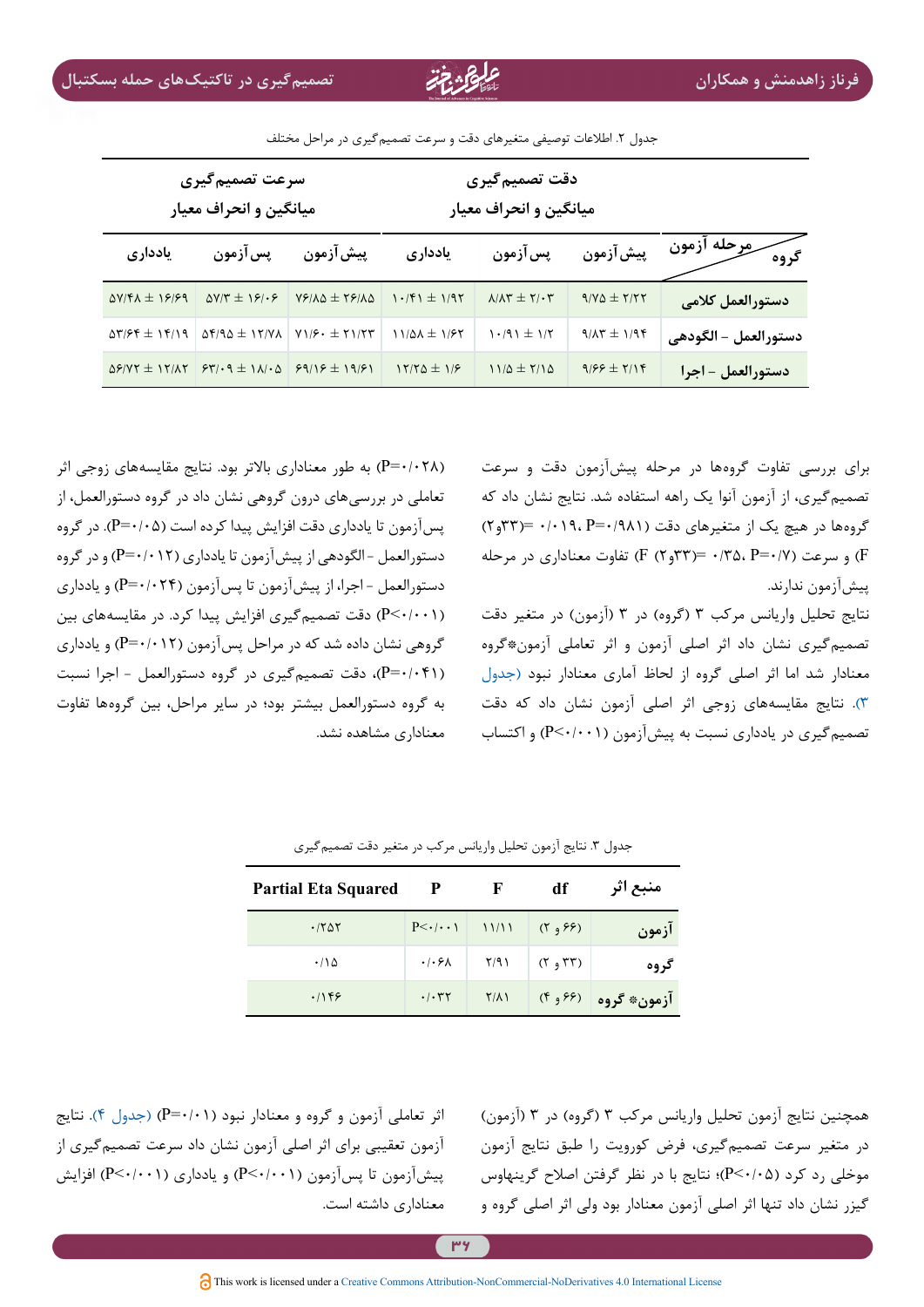| <b>Partial Eta Squared</b> | P                    | F                              | df                              | منبع اثر    |
|----------------------------|----------------------|--------------------------------|---------------------------------|-------------|
| .7070                      | $P<\cdot/\cdot\cdot$ | $\left  \frac{11}{11} \right $ | 1/TY                            | ازمون       |
| .7870                      | $\cdot$ / $\wedge$ ۴ | $\cdot/1$ Y                    | $(Y, \mathcal{Y}, \mathcal{Y})$ | گروه        |
| $\cdot/$                   | .195                 | 1/91                           | $Y/Y\Delta$                     | ازمون* گروه |

جدول .4 نتایج آزمون تحلیل واریانس مرکب در متغیر سرعت تصمیمگیری

#### <span id="page-9-0"></span>**بحث**

در ورزشهای تیمی، تصمیمگیری بازیکن صاحب توپ، یک فرآیند پویا است که نیاز به تالش همزمان ذهنی و بدنی دارد )[25\(](#page-12-5). هدف از مطالعه حاضر، مقایسه روشهای آموزشی دستورالعمل کالمی، دستورالعمل+الگودهی و دستورالعمل+اجرا بر عملکرد تصمیمگیری بازیکنان ماهر زن بسکتبالیست بود. نتایج مطالعه حاضر نشان داد که دو روش دستوالعمل+الگودهی و دستورالعمل+اجرا باعث بهبود دقت تصمیمگیری می شوند، با این وجود گروه دستورالعمل+اجرا در مراحل پسآزمون و یادداری نسبت به گروه دستورالعمل عملکرد بهتری در دقت داشت. از طرفی، باوجود آن که هر سه گروه سرعت تصمیمگیری را در دوره تمرین افزایش دادند، اما این تغییرات وابسته به روش تمرینی نبود و تفاوتی بین سرعت تصمیمگیری گروهها، در هیچ یک از مراحل مشاهده نشد. این افزایش سرعت در گروه دستورالعمل کالمی با افزایش دقت همراه نبود؛ در حالی که در دو گروه دیگر، افزایش سرعت با افزایش دقت همراه بود. به نظر میرسد در گروه دستورالعمل، به دلیل یادگیری آشکار و فرآیندهای پردازش هوشیار، دقت تصمیمگیری را در شرایط آزمون که با حضور مربی و آزمونگر برگزار شد، تحت تأثیر قرار گرفته است؛ تصمیمگیری یک مؤلفۀ شناختی است که تحت تأثیر فشارهای مختلف محیطی مانند فشار ناشی از ارزیابی شدن، تماشاگران، خستگی و یا دستیابی به جایزه قرار میگیرد. نتایج یافتههای اخیر نشان میدهد که افت عملکرد به دنبال روشهای یادگیری آشکار در موقعیتهای پر فشار و استرس، اتفاق میافتد. نتایج مطالعه حاضر در بحث درون گروهی موافق با یافتههایی است که از روشهای ویدئویی برای افزایش عملکرد تصمیمگیری استفاده کرده بودند )[،22](#page-12-2) [26](#page-12-6)(. همچنین نتایج حاضر موافق با یافتههایی است که نشان داد یادگیری مشاهدهای میتواند برای افزایش بازخوانی و بازشناختی قطعات حرکات موزون به کار رود )[27\(](#page-12-7). چرا که اطالعات موقعیت بازی بر تصمیمگیری موثر است [\)28\(](#page-12-8). در همین راستا Benjamin و همکاران )2017( در مطالعه راهبردهای یادگیری حرکتی در بازیکنان بسکتبال، نشان دادند

اضافه کردن دستورالعملهای ویدئویی بهتر از دستورالعمل کالمی به تنهایی میباشد (۲۹).

یافتههای این پژوهش نشان داد که در نهایت تمرین بدنی به همراه دستورالعمل نسبت به روشهای دیگر مزیت ایجاد می کند؛ Deakin و Adams( 2000 )نیز در مطالعه خود نتیجه گرفتند مشاهده تاثیر مثبتی در اجرا دارد اما عملکرد مطلوب تنها از طریق تعامل تکلیف و تمرین بدنی حاصل میشود )[30\(](#page-12-10). همچنین نتایج حاضر موافق با یافتههایی است که نشان داد بازیهای تاکتیکی برای آموزش انواع مهارتهای بسکتبال مؤثرتر از روشهای کالمی عمل میکند [\)24\(](#page-12-4). طبق دیدگاه ادراک\_عمل، وجود فراهمسازها در محیط موجب میشود درک فرد از فراهمساز که تحت تأثیر تجربه نیز قرار میگیرد، نوع عمل آن را تعیین کند. بیشترین دریافت اطالعات در شرایط اجرا رخ میدهد. چرا که بازیکنان از حداکثر استفاده را از دید مرکزی و پیرامونی میکنند و با استفاده از راهبردهای جستجوی بصری موثرتر گزینههای بهتر و بیشتری را هنگام تصمیم گیری انتخاب می کنند (۳۱). به وسیله تمرین، بازیکنان از نظر ادراکی با فراهمسازهای دیگر بازیکنان و فراهمسازها برای دیگر بازیکنان، هنگام اجراهای رقابتی هم آهنگ میشود و با پاالیش رفتارهای دیگر همتیمیها، کنشهای خود را تنظیم میکنند [\)32\(](#page-12-12). به نظر میرسد شرایط دستورالعمل و دستورالعمل+الگودهی، در قیاس با شرایط دستورالعمل+اجرا محدودیتهایی را برای استفاده از نشانههای محیطی مرتبط و استفاده از دید محیطی ایجاد میکند. از طرفی با در نظر گرفتن عدم بهبود دقت در گروه دستورالعمل، این موضوع نشان میدهد که احتمالاً، دستورالعمل در گروههای دیگر نیز، سهم چندانی در افزایش دقت تصمیمگیری بازیکنان ماهر بسکتبال ایجاد نکرده است و بهبود حاصل، صرفأ به دلیل مشاهده الگو و اجرا بوده است. چرا که بسکتبالیستهای ماهر برای فهم تاکتیکهای ارائه شده از جانب مربی، از نشانههای دیداری بیش از دستورالعمل کالمی سود میبرند. این احتمال وجود دارد که بازیکنان ماهر، به دلیل پیچیدگی تکلیف، از محدودیتهای ایجاد شده به وسیله دستورالعمل کالمی سود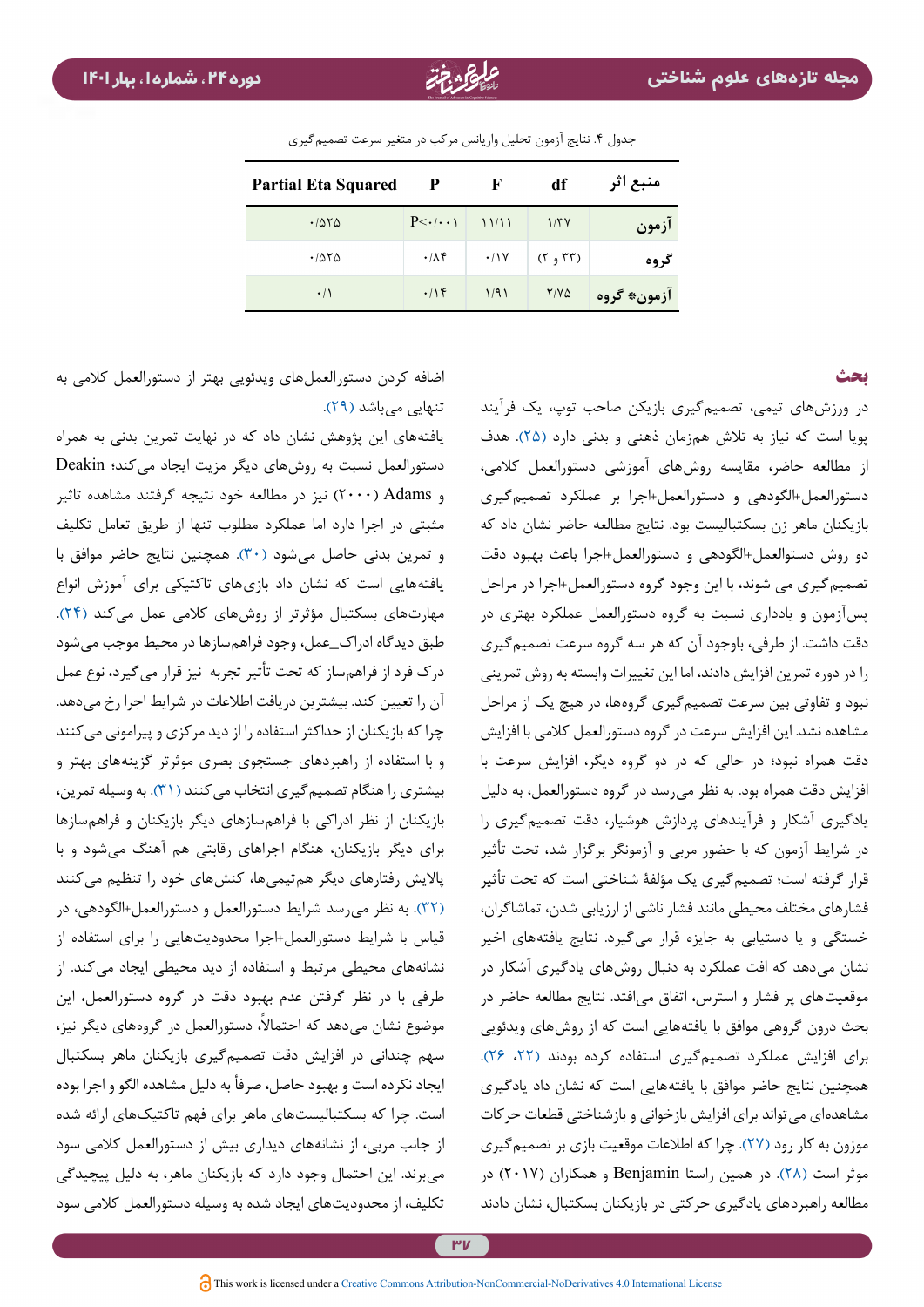نمیبرند [\)33](#page-12-13)(. بسیاری از تاکتیکهای حمله در بسکتبال، بدون حضور ارتباطات یا نشانههای کالمی بین بازیکنان ایجاد میشود. در واقع، بسیاری از تاکتیکهای تیمی ممکن است در گزارشهای کالمی بیان نشده باشد؛ یک وابستگی درونی بین ادراک و عمل وجود دارد که با بین کالم و عمل کردن، تفاوت دارد )[8](#page-11-7)(. وظیفه صاحب توپ این است که فرصتی برای پاسخگویی با سرعت زیاد و تصمیمگیری سریع و دقیق داشته باشد که منجر به اثر بخشی تیم وی شود. این شخص باید بازی را بخواند و در زمان کوتاه و فضایی که به صورت پیوسته در حال تغییر است و شامل بازیکنان مهاجم و مدافع است، تصمیم گیری کند (۳۴). بنابراین روشهای تمرینی در خصوص تصمیمگیری باید به سمتی پیش برود که در نهایت در شرایط پویای بازی و مسابقه کارآمد باشد.

از محدودیتهای پژوهش حاضر میتوان به انواع جهتگیری افراد اشاره نمود. افراد حاضر در پژوهش ماهر و صاحب سبک به خصوص خود بودند که بر نتایج تصمیمگیری آنها میتواند تأثیرگذار باشد. برخی از بازیکنان، پس از دریافت توپ، تمایل به شوت به سمت سبد بسکتبال یا دریبل به موقعیت حمله را داشتند، در حالی که بازیکنان دیگر، با پاس دادن توپ به بازیکنان بازیساز، موقعیت امن را انتخاب میکردند. با این حال، وجود تفاوتهای فردی در تمامی سطوح عملکردی وجود دارد؛ ممکن بود که تخصصی کردن پست بازیکنان، نتایج به دست آمده را تحت تأثیر تمایالت فردی آنان قرار دهد. بنابراین وجود هر سه پاسخ ممکن برای بازیکن (شوت، دریبل و پاس) در دوره تمرین، آزمون و همچنین حضور ُستهای بازیکنان در گروههای آزمایشی، موجب از بین رفتن تمامی پ سوگیری پاسخ شد. همچنین در کنار مداخالتی که به طور مستقیم بر تصمیمگیری تمرکز دارد، میتوان به تمرینات ادراکی و شناختی برای بهبود شناسایی الگو و پیشبینی نیز پرداخت؛ ادراک، تصمیمگیری و اجرا ویژگیهای ضروری با ارزش برابر هستند )[35\(](#page-12-15). ادراک ورزشکار ماهر از محیط و شناسایی الگو، قابلیت پیشبینی او و در نهایت تصمیمگیری او را تحت تأثیر قرار میدهد. همچنین پیشنهاد میشود روشهای تمرینی در شرایط شبیهسازی شده بازی از نظر محدودیت زمان و امتیازگیری مورد بررسی قرار گیرد؛ چرا که نتایج مطالعات گذشته نشان میدهد بازیکنان ماهر در شرایط بحرانی مسابقه )از لحاظ محدودیت زمانی و امتیازگیری)، نیمرخ تصمیمگیری متفاوتی نسبت به شرایط کمتر بحرانی دارند )[28\(](#page-12-8). این موضوع نشان میدهد عالوه بر شناسایی الگو، تصمیمگیری از عوامل مختلف دیگر نیز تأثیر میپذیرد.

## **نتیجهگیری**

با توجه به نتایج این پژوهش، پیشنهاد میشود مربیان بسکتبال، برای

آموزش تاکتیکهای حمله انفرادی، از روشهای اجرا بیش از دستورالعمل و الگودهی استفاده نمایند. سرعت تصمیمگیری در تاکتیکهای حمله انفرادی، در بازیکنان ماهر بسکتبال، از طریق روشهای مختلف قابل بهبود است؛ اما روش اجرای درون زمین، دقت تصمیمگیری را نیز همراه با سرعت تصمیمگیری افزایش میدهد، مطابق با سیستمهای بومشناختی پویا، مهمترین اطالعات جهت تصمیمگیری در محیطهای پویا، هنگام تعامل مستقیم فرد و محیط به دست میآید و اطالعات ذخیره شده قبلی، در این امر نقش مهمی ایفا نمی کنند. از آنجا که بازیکنان ماهر، توانایی دریافت مهمترین اطالعات را از الگوهای پویای حین بازی دارند؛ محدود کردن بازیکنان ماهر با روشهای یادگیری آشکار، تواناییهای ادراکی\_حرکتی بالقوه آنان را که در اثر تجربه کسب کردهاند را تحت تأثیر قرار میدهد و آنان را ملزم به استفاده از اطالعات حافظهای می کند.

# **مالحظات اخالقی**

# **پیروی از اصول اخالق در پژوهش**

در این پژوهش، پیش از شروع پروتکل رضایتنامه کتبی از شرکتکنندگان گرفته شد و به آنها اطمینان داده شد در هر زمان و به هر دلیلی که قادر به ادامه شرکت در پژوهش نبودند، میتوانند از ادامه کار انصراف دهند و این مورد هیچ تبعات مادی و معنوی برایشان نخواهد داشت. این مقاله مستخرج از رساله دکتری مصوب دانشکده تربیت بدنی و علوم ورزشی دانشگاه تهران به شناسه 1929 است.

## **مشارکت نویسندگان**

فرناز زاهدمنش: ارائه طرح اولیه پژوهش، جمعآوری و تحلیل دادهها، نگارش نسخه اولیه دست نوشته، الهه عرب عامری: اصالح و تایید نهایی پیشنویس و نویسنده مسئول، مهدی شهبازی: تحلیل دادهها، بازبینی دست نوشته و مشاور پژوهشی، شهزاد طهماسبی بروجنی: بازبینی دست نوشته و مشاور پژوهشی.

## **منابع مالی**

این پژوهش از هیچ سازمان و مؤسسهای حمایت مالی دریافت نکرده است.

# **تشکر و قدردانی**

بدینوسیله از تمام افرادی در این پژوهش همکاری کردند، تشکر و قدردانی میشود. این مقاله مستخرج از رساله دکتری به شماره شناسه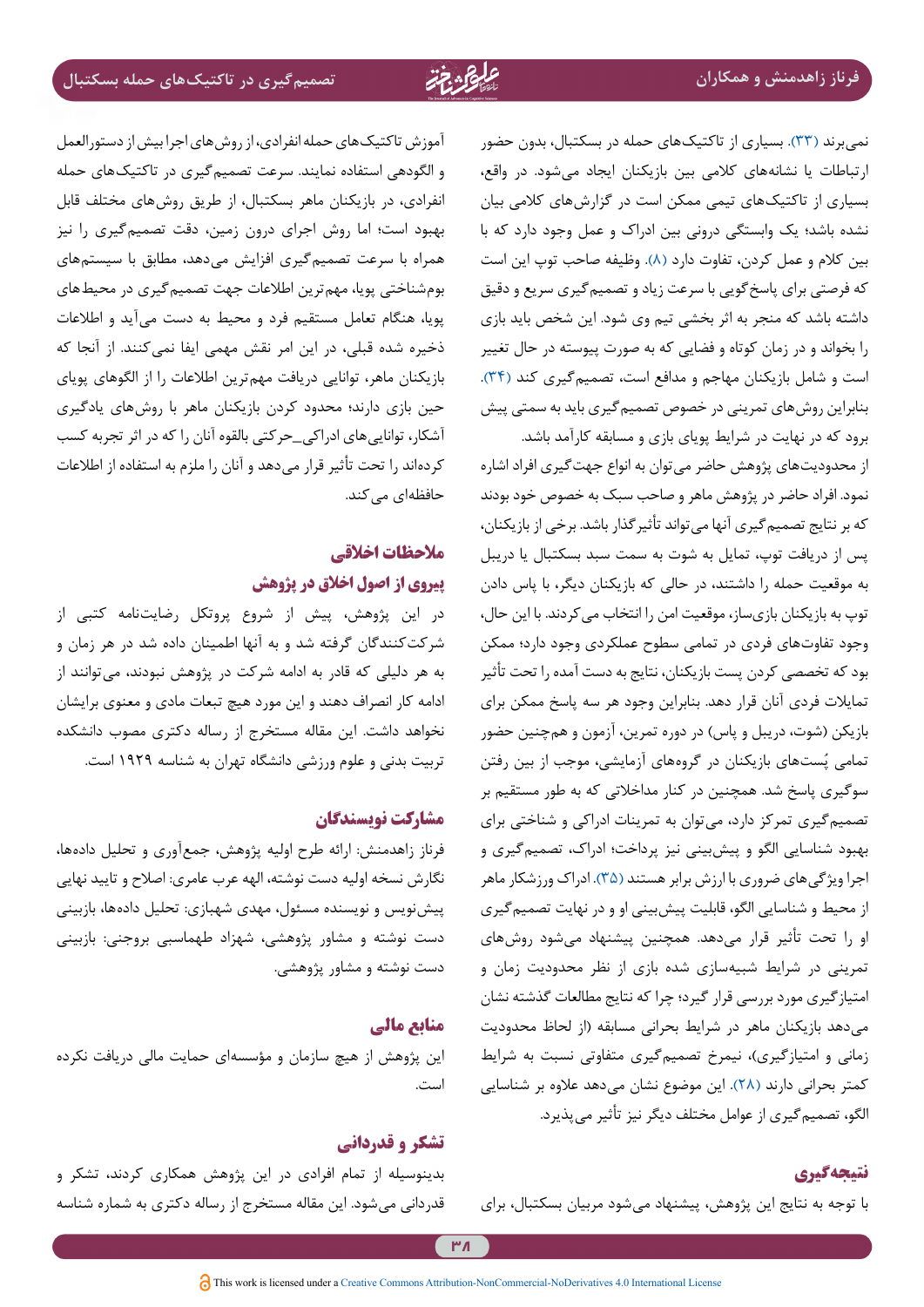**تعارض منافع** طبق اظهار نویسندگان، تعارض منافع وجود ندارد.

1929 از دانشگاه تهران میباشد.

#### **References**

<span id="page-11-0"></span>1. Davids K. Araujo D. Correia V. Vilar L. How small-sided and conditioned games enhance acquisition of movement and decision-making skills. *Exercise and Sport Sciences Reviews*. 20131:41(3):154-161.

<span id="page-11-1"></span>2. Bennett KJ, Novak AR, Pluss MA, Coutts AJ, Fransen J. sessment for talent identification in youth soccer. Journal of Assessing the validity of a video-based decision-making as-Science and Medicine in Sport. 2019;22(6):729-734.

<span id="page-11-2"></span>3. Passos P, Araujo D, Davids K, Shuttleworth R. Manipulating al Journal of Sports Science & Coaching. 2008;3(1):125-140. constraints to train decision making in rugby union. *Internation*-

<span id="page-11-3"></span>4. Raab M. Implicit and explicit learning of decision making in sports is effected by complexity of situation. *International* Journal of Sport Psychology. 2003;34(4):277-288.

<span id="page-11-4"></span>5. Rezaei F, Shahbaz M, Bagherzadeh F. The effect of different levels of arousal and training intensity on decision making of expert female football players. *Development and Motor Learn-*<br>*ing*. 2013;5(2):67-89. (Persian)

<span id="page-11-5"></span>6. Davids K, Williams AM, Williams JG. Visual perception and action in sport. New York: Routledge: 2005.

<span id="page-11-6"></span>ball pass: A systematic review. Journal of Human Kinetics. 7. Maimon AQ, Courel-Ibanez J, Ruiz FJR. The basket-2020;71(1):275-284.

<span id="page-11-7"></span>8. Baker J, Farrow D. Routledge handbook of sport expertise. New York: Routledge; 2017. p. 480.

<span id="page-11-8"></span>9. Silva AF, Ramirez-Campillo R, Sarmento H, Afonso J, Clemente FM. Effects of training programs on decision-making in youth team sports players: A systematic review and meta-anal-<br>ysis. *Frontiers in Psychology*. 2021;12:663867.

<span id="page-11-9"></span>lego DI. Developing sport expertise in youth sport: A decision 10. Gil-Arias A, Garcia-Gonzalez L, Del Villar Alvarez F, Galtraining program in basketball. *PeerJ*. 2019:7:e7392.

<span id="page-11-10"></span>al-cognitive expertise in sport: A meta-analysis. Journal of 11. Mann DT, Williams AM, Ward P, Janelle CM. Perceptu-Sport and Exercise Psychology. 2007;29(4):457-478.

<span id="page-11-12"></span>12. Coutinho P. Mesquita I. Davids K. Fonseca AM. Cote J. opment of expertise in volleyball players. Psychology of Sport How structured and unstructured sport activities aid the develand *Exercise*, 2016:25:51-59.

<span id="page-11-11"></span>13. Richards P, Collins D, Mascarenhas DR. Developing team decision-making: A holistic framework integrating both on-field and off-field pedagogical coaching processes. Sports Coaching Review. 2017;6(1):57-75.

<span id="page-11-13"></span>14. McCullagh P, Weiss MR. Modeling: Considerations for motor skill performance and psychological responses. New York: Wiley: 2001. pp. 205-238.

<span id="page-11-14"></span>15. Baudry L, Leroy D, Chollet D. The effect of combined self-and expert-modelling on the performance of the double leg circle on the pommel horse. Journal of Sports Sciences. 2006;24(10):1055-1063.

<span id="page-11-16"></span><span id="page-11-15"></span>ventions. Applied and Preventive Psychology. 1999;8(1):23-39. 16. Dowrick PW. A review of self modeling and related interneous model observation and self-modeling of volleyball skill 17. Barzouka K, Bergeles N, Hatziharistos D. Effect of simultaacquisition. *Perceptual and Motor Skills*. 2007;104(1):32-42.

<span id="page-11-17"></span>18. D'Innocenzo G, Gonzalez CC, Williams AM, Bishop DT. al learning of the golf swing.  $P$ loS one.  $2016$ ; $11(5)$ ; $e$  $0155442$ . Looking to learn: The effects of visual guidance on observation-19. Lotfi G, Mohammadpour M. The effect of three models of observational learning on acquisition and learning of archery's skill in novice boy adolescents. International Journal of Sport Studies. 2014;4(4):480-486.